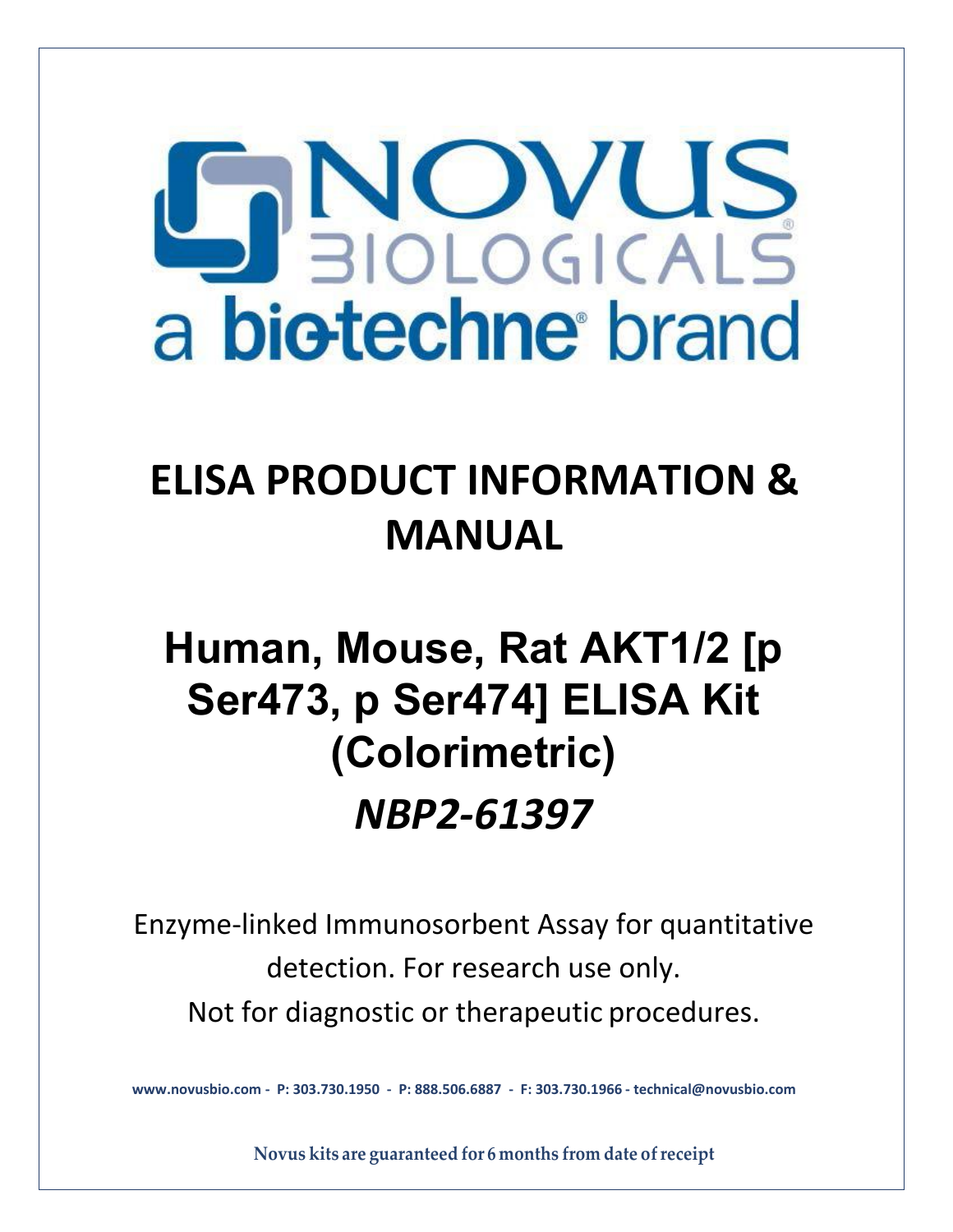

#### **Human, Mouse, Rat AKT1/2 [p Ser473, p Ser474] ELISA Kit (Colorimetric)**

**Catalog # NBP2-61397** 96 well enzyme-linked immunoassay kit For use with cell lysates



All reagents, except standard, should be stored at 4°C. Store standard at -20°C.



Check our website for additional protocols, technical notes, MSDS and FAQs.

For proper performance, use the insert provided with each individual kit received.

### **TABLE OF CONTENTS**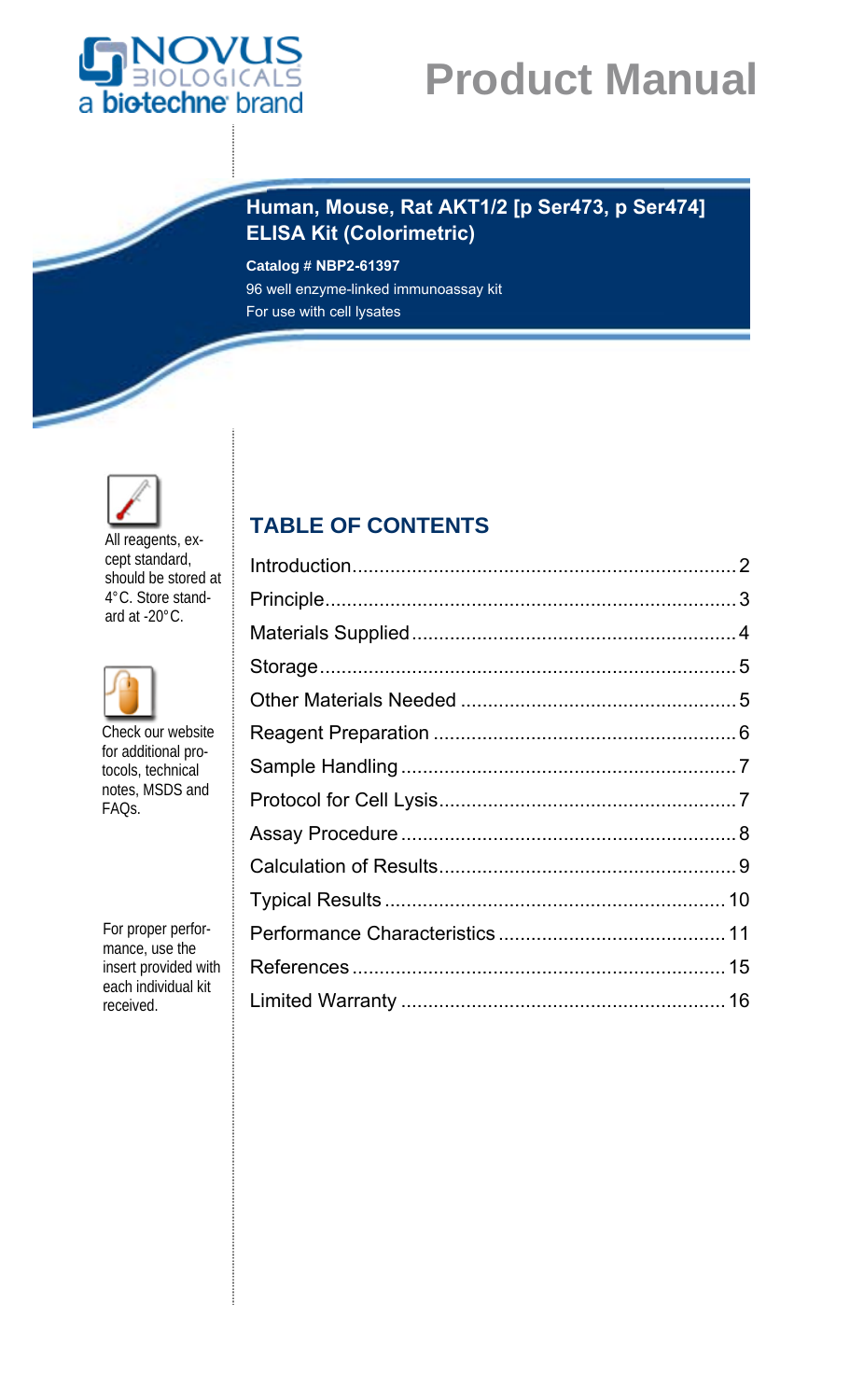



#### **INTRODUCTION**

The [pSer<sup>473/474</sup>]Akt1/2 ELISA kit is a complete kit for the quantitative determination of Akt1 and Akt2 from human, mouse, and rat cell lysates. The kit recognizes Akt3 with low affinity; see Specificity in the Performance Characteristics section for more information. Please read the entire kit insert before performing this assay.

The Akt (PKB) family of protein kinases are serine/threonine kinases, with three mammalian family members identified to date (Akt1, Akt2, Akt3). Akt is a wellcharacterized member of PI3 kinase-mediated signaling pathways, regulating cell growth, apoptosis, glycogen synthesis, and other cellular responses through its phosphorylation of downstream substrates<sup>1</sup>. Its activation is triggered by binding of phospholipid and phosphorylation at two key residues: Thr308 by PDK1, and Ser473/474 by PDK2, now identified as mTOR $^{2,3,4}$ . Deregulation of Akt signaling has been associated with cancer, diabetes, and schizophrenia<sup>1</sup>. Akt1 is the cellular homologue of the murine thymoma retroviral oncogene vakt<sup>5</sup>, and its role in anti-apoptotic and pro-mitotic pathways has made Akt a molecular target for anti-cancer therapeutic intervention<sup>6</sup>. Activation of Akt has been shown to inhibit apoptosis by phosphorylating the Bcl-2 related protein Bad, and increases p53 degradation by phosphorylating Mdm $2^{7,8}$ . Mitotic substrates of Akt include GSK3 $\alpha$ , p21<sup>CIP1</sup>, and p27<sup>KIP1</sup>, cell cycle inhibitors negatively regulated by Akt phosphorylation<sup>9,10,11</sup>. The enzyme has been shown to mediate angiogenesis through regulation of thrombospondins, which may cooperate with pro-mitotic and anti-apoptotic functions of Akt to promote tumorigenesis $12$ .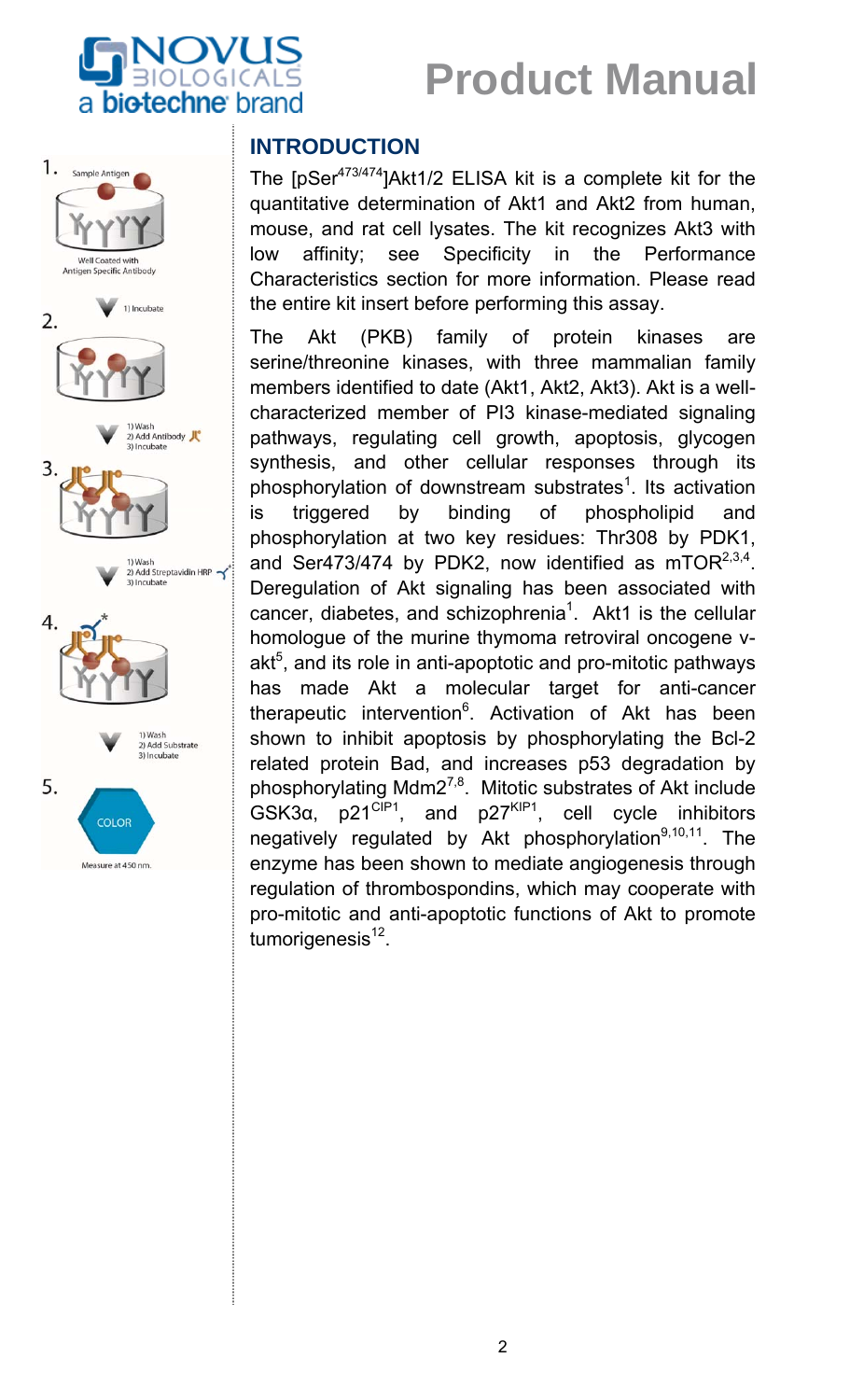

#### **PRINCIPLE**

- 1. Samples and standards are added to wells coated with a monoclonal antibody specific for the amino terminus of Akt. The plate is then incubated.
- 2. The plate is washed, leaving only bound Akt on the plate. A yellow solution of antibody, specific for Akt phosphorylated at Ser473/474, is then added. This binds the Akt1, 2 (phospho-Ser473/474) captured on the plate. The plate is then incubated.
- 3. The plate is washed to remove excess antibody. A blue solution of streptavidin-HRP conjugate is added to each well, binding to the biotinylated antibody, which is attached to the Akt1, 2 (phospho-Ser473/474). The plate is again incubated.
- 4. The plate is washed to remove excess streptavidin-HRP conjugate. TMB Substrate solution is added. The substrate generates a blue color when catalyzed by the HRP.
- 5. Stop solution is added to stop the substrate reaction. The resulting yellow color is read at 450 nm. The amount of signal is directly proportional to the level of Akt1, 2 (phospho-Ser473/474) in the sample.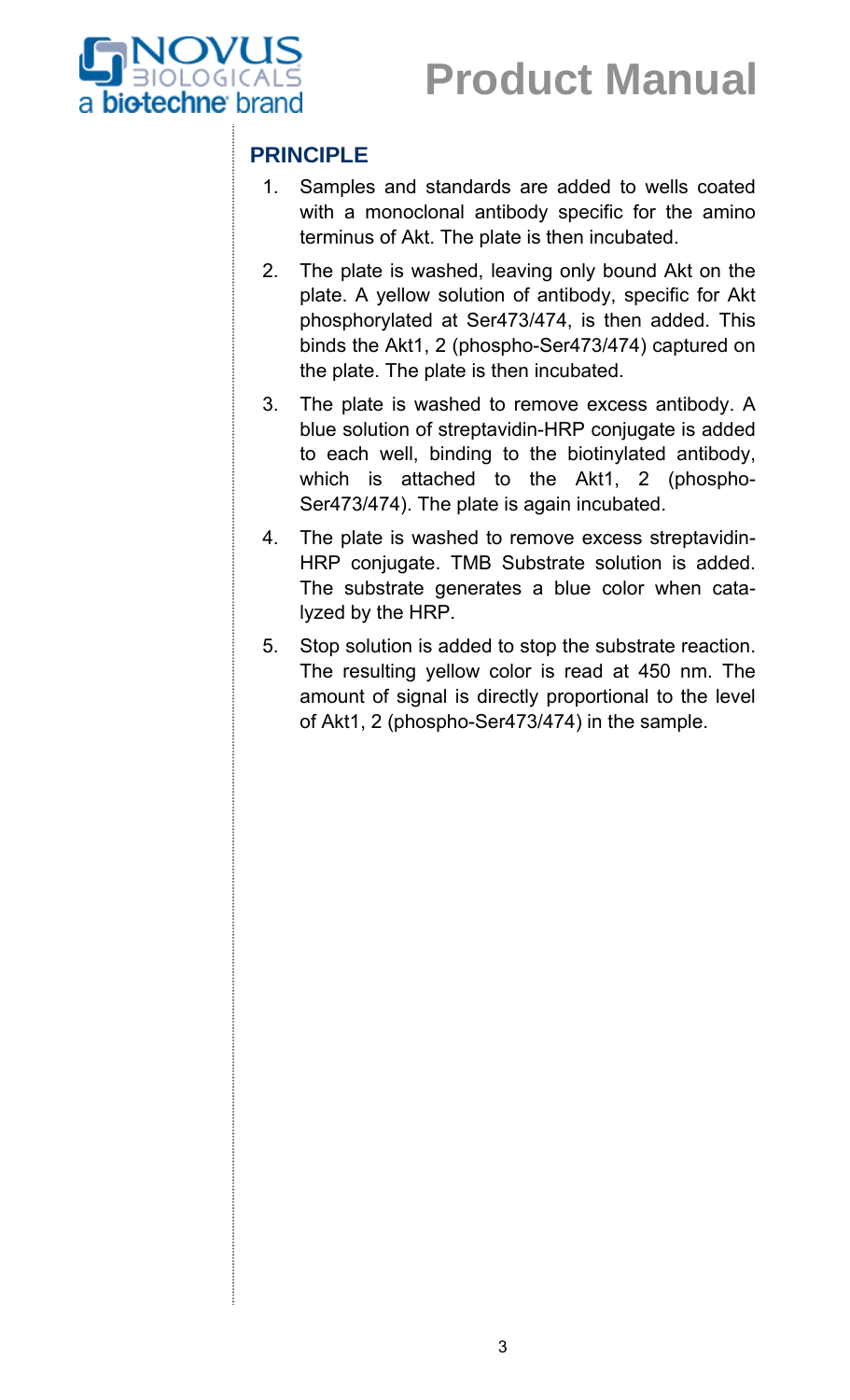

#### **MATERIALS SUPPLIED**

- 1. Assay Buffer 32 100ml, Catalog No. 80-1632 Tris buffered saline containing BSA and detergents.
- 2. Akt1 (phospho-Ser473) Standard 560pg, Catalog No. 80-1660 Two vials, each containing 560 pg of lyophilized recombinant human phospho Akt1.
- 3. Cell Lysis Buffer 5 100ml, Catalog No. 80-1631 20mM Tris, pH 7.4, 500mM NaCl, 10mM EDTA, 1% Triton X-100, 20mM NaF, 20mM β-glycerophosphate
- 4. Akt Clear Microtiter Plate One Plate of 96 Wells, Catalog No. 80-1630

A plate of break-apart strips coated with a mouse monoclonal antibody raised against a synthetic peptide derived from the N-terminus of human Akt1.

5. Wash Buffer Concentrate 100ml, Catalog No. 80-1287

Tris buffered saline containing detergents.

6. Akt1, 2 (phospho-Ser473/474) Antibody

10ml, Catalog No. 80-1635

A yellow solution of biotinylated monoclonal antibody raised against a synthetic peptide homologous to Akt, phosphorylated at Ser473/474.

7. Akt1, 2 (phospho-Ser473/474) Conjugate 10ml, Catalog No. 80-1653

A blue solution of streptavidin conjugated to horseradish peroxidase.

8. TMB Substrate

10ml, Catalog No. 80-0350

A solution of 3,3',5,5' tetramethylbenzidine (TMB) and hydrogen peroxide

9. Stop Solution 2

10ml, Catalog No. 80-0377

A 1N solution of hydrochloric acid in water

- 10. Akt1, 2 (phospho-Ser473/474) Assay Layout Sheet 1 each, Catalog No. 30-0242
- 11. Plate Sealer, 3 each, Catalog No. 30-0012

Do not mix components from different kit lots or use reagents beyond the expiration date of the kit.



Protect substrate from prolonged exposure to light.



Stop solution is caustic. Keep tightly capped.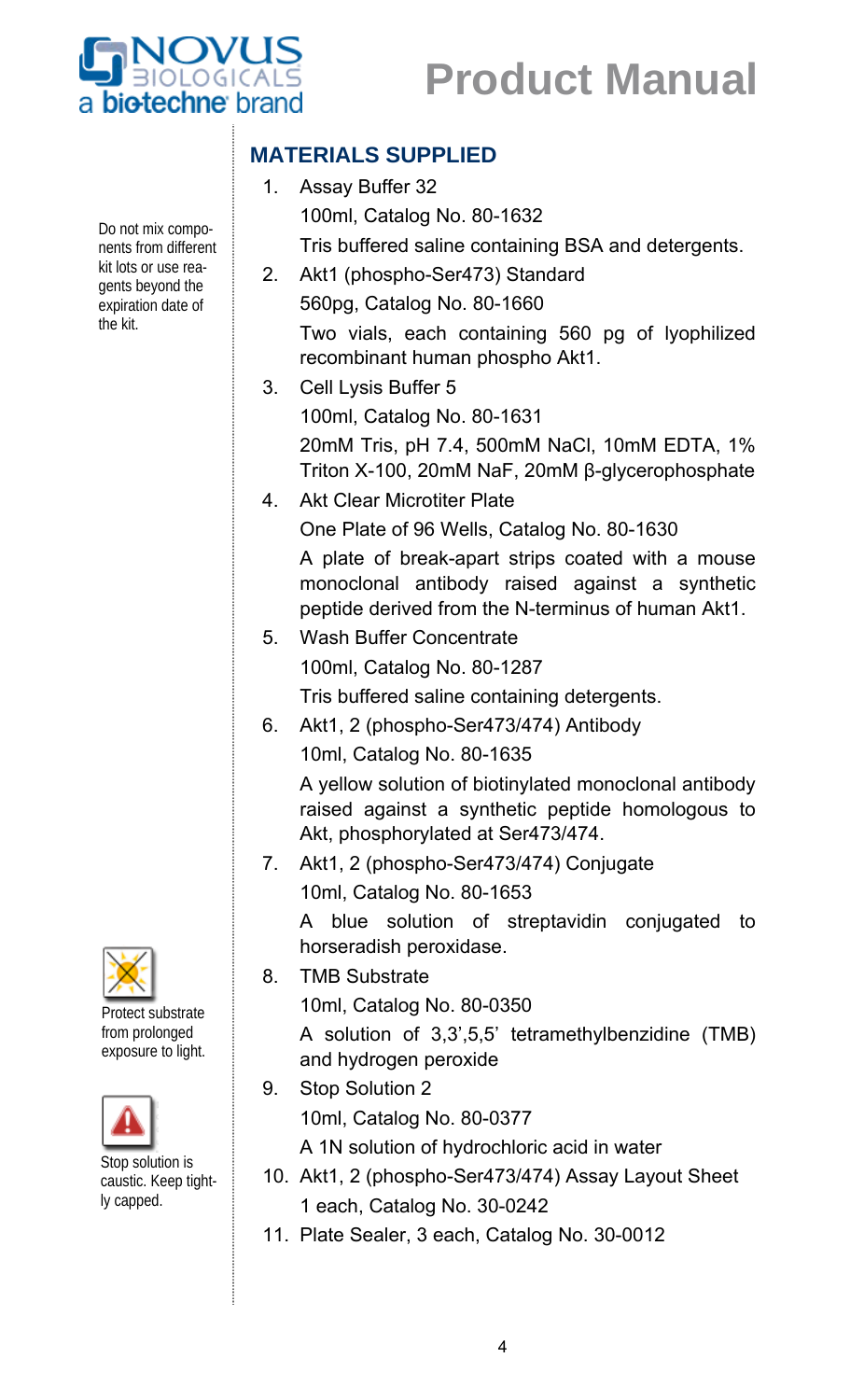

Reagents require separate storage conditions.

### **STORAGE**

All components of this kit, except the standard, are stable at 4°C until the kit's expiration date. The standard **must** be stored at or below -20°C.

#### **OTHER MATERIALS NEEDED**

- 1. Deionized or distilled water.
- 2. Phenylmethylsulfonyl fluoride (PMSF), Sigma #P7626 or equivalent.
- 3. Protease inhibitor cocktail (PIC), Sigma #P8340 or equivalent.
- 4. Phosphatase inhibitor cocktail (PhIC), Sigma #P2850 or equivalent.
- 5. Precision pipets for volumes between 5µl and 1,000µl.
- 6. Repeater pipet for dispensing 100µl.
- 7. Disposable beakers for diluting buffer concentrates.
- 8. Graduated cylinders.
- 9. A microplate shaker.
- 10. Lint-free paper for blotting.
- 11. Microplate reader capable of reading at 450 nm.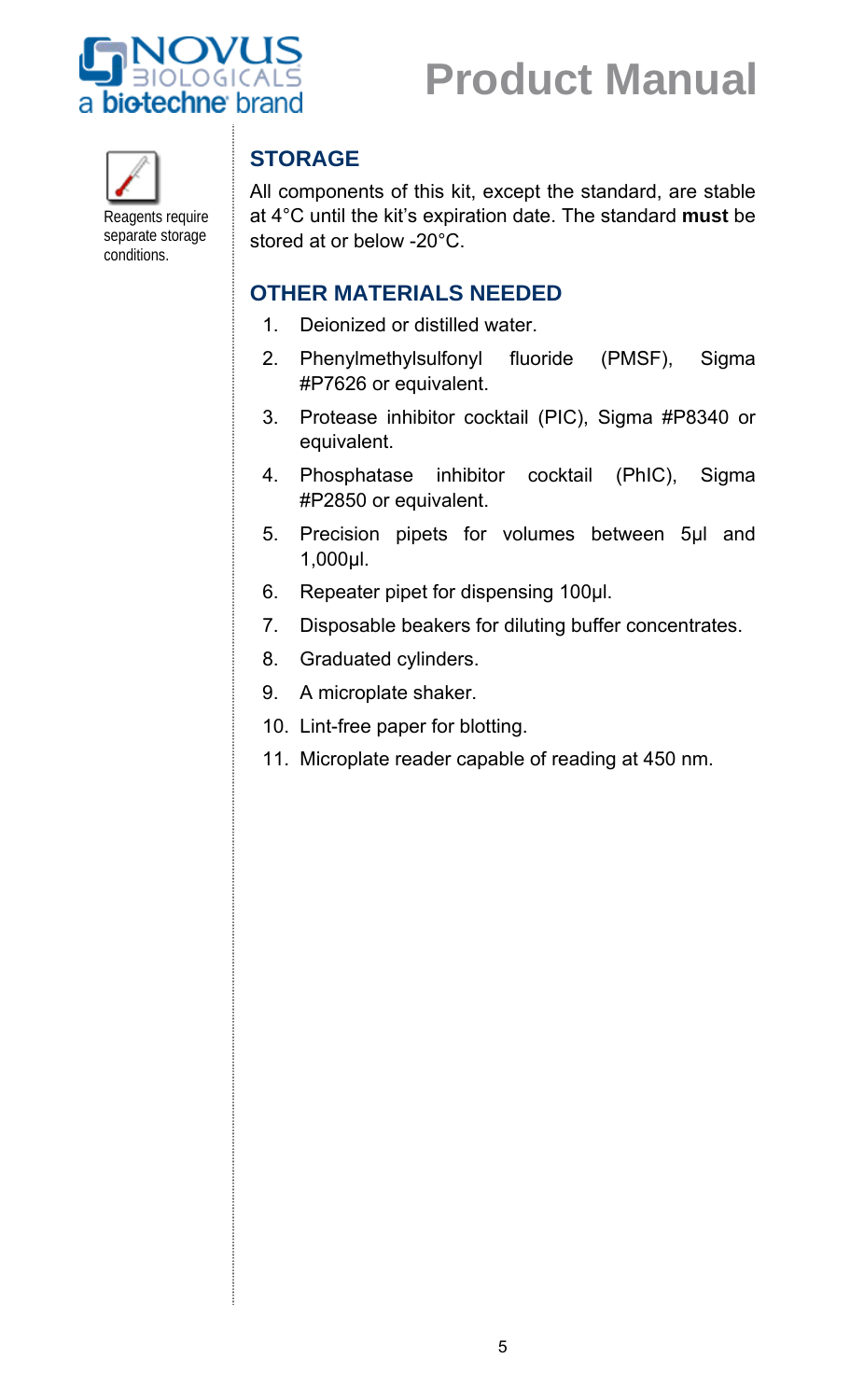

Bring all reagents to room temperature for at least 30 minutes prior to opening.

If inhibitors other than those recommended are use, the end user is responsible for assay validation. In some cases, certain protease inhibitor cocktails may cause performance differences.

Plastic tubes must be used for standard preparation.

#### **REAGENT PREPARATION**

#### 1. **Wash Buffer**

Prepare the wash buffer by diluting 50ml of the supplied Wash Buffer Concentrate with 950ml of deionized water. This can be stored at room temperature until the kit's expiration, or for 3 months, whichever is earlier.

#### 2. **Addition of Inhibitor to Cell Lysis Buffer 5**

Immediately prior to use, PIC, PhIC, and PMSF must be added to Cell Lysis Buffer 5. If using Sigma Protease Inhibitor Cocktail #P8340, add 0.5µl/ml PIC, or equivalent concentration according to alternate vendor's specification sheet. If using Sigma Phosphatase Inhibitor Cocktail #P2850, add 10µl/ml PhIC, or equivalent concentration according to alternate vendor's specification sheet. Add PMSF, such as Sigma #P7626, to a final concentration of 1mM.

**Note:** Inhibitors must be freshly added to Cell Lysis Buffer 5 to ensure optimal integrity of the samples. Buffers treated with inhibitors should be used within 1 hour of preparation.

#### Preparation of Akt1 (phospho-Ser473) Standard Curve



Reconstitute one vial of Akt1 (phospho-Ser473) Standard with 1ml Assay Buffer 32. Mix thoroughly without foaming. Label vial of reconstituted Akt1 (phospho-Ser473) Standard #1. Label five 12x75mm polypropylene tubes #2 through #6. Pipet 500µl of Assay Buffer 32 into tubes #2 through #6. Add 500µl of Standard #1 to tube #2. Vortex thoroughly. Add 500µl of tube #2 to tube #3 and vortex thoroughly. Continue this for tubes #4 though #6.

**Diluted standards should be used within 1 hour of preparation.** The concentrations of the standards are labeled above.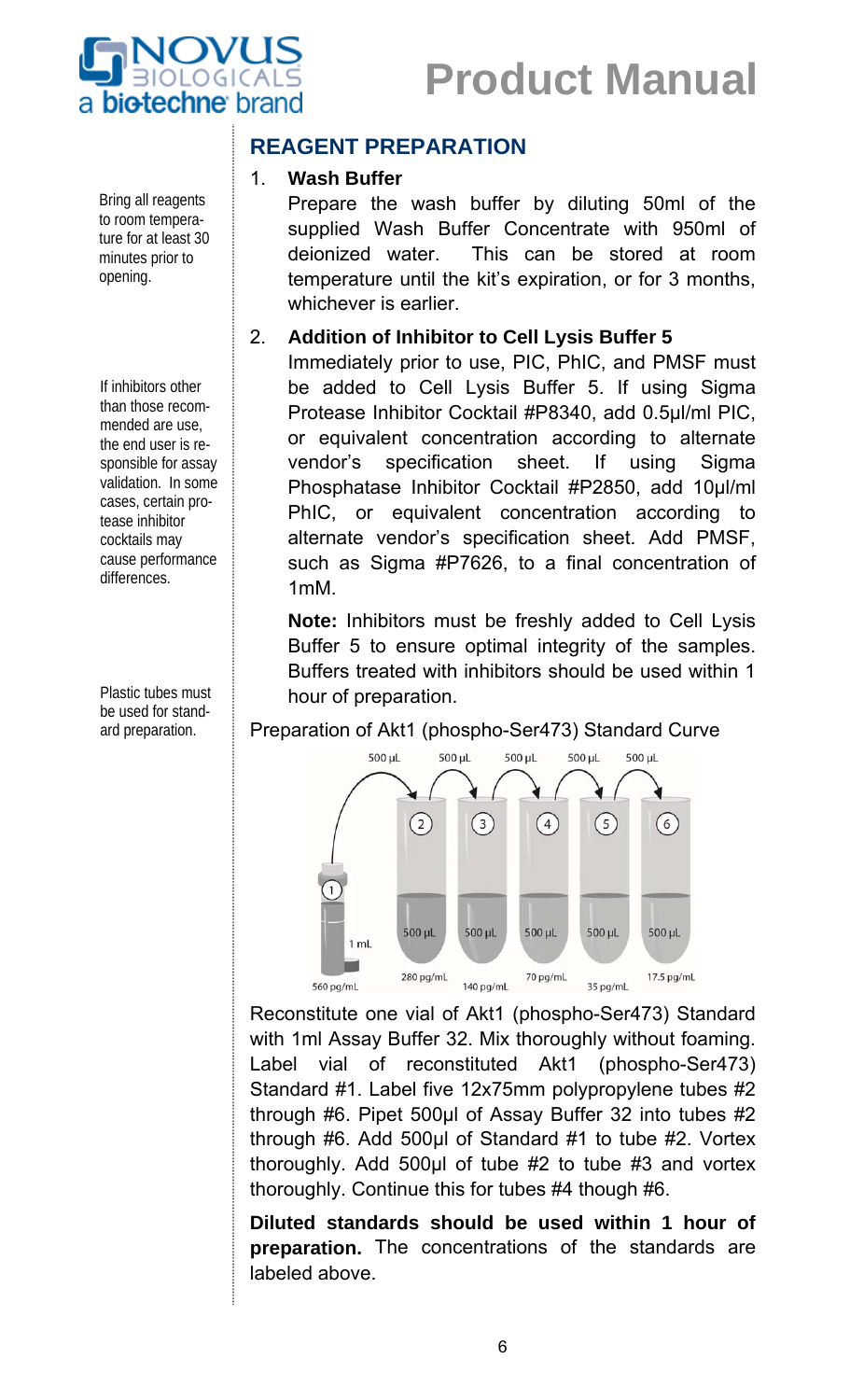

#### **SAMPLE HANDLING**

This assay is suitable for measuring Akt phosphorylated at Ser473/474 in a wide range of cell lysates. Prior to assay, frozen samples should be slowly brought to 4°C and centrifuged, if necessary, to isolate residual cell debris.

A minimum 1:8 dilution of the samples is required to remove matrix interference of Cell Lysis Buffer 5. Due to differences in cell types, number of cells, or total cellular protein concentration, lysates may require greater dilution with the assay buffer to remove interference or to be read within the standard range. Below are examples of lysates that have been run in this assay.

**Note: Based on amino acid sequence comparison, rat Akt3 is not expected to read in this kit.**

| <b>Sample</b>                    | # cells per<br>ml of lysis<br>buffer | <b>Total cellular</b><br>protein (mg/ml) | % Recovery | Recom-<br>om-<br>mended<br><b>Dilution</b> |
|----------------------------------|--------------------------------------|------------------------------------------|------------|--------------------------------------------|
| Jurkat cells<br>(human)          | 2.6 million                          | 2.09                                     | 97%        | 1:160                                      |
| 3T <sub>3</sub> cells<br>(mouse) |                                      | 1.61                                     | 90%        | 1:160                                      |
| C6 cells<br>(rat)                |                                      | 2.58                                     | 100%       | 1:160                                      |

#### **Protocol for Cell Lysis**

- 1. Harvest cells and centrifuge at  $250 \times g$  (~1534 rpm) for 7 minutes at 4°C. Discard supernatant.
- 2. Resuspend pellet and wash with Hank's Balanced Salt Solution (without phenol red) or PBS.
- 3. Centrifuge at 250 x g (~1534 rpm) for 7 minutes at 4°C. Discard supernatant.
- 4. Resuspend pellet with Cell Lysis Buffer 5 plus protease and phosphatase inhibitors (see recommended inhibitors on pg. 4).
- 5. Vortex and incubate on ice for 30 minutes.
- 6. Centrifuge at 16,000 x g (~12,274 rpm) for 20 minutes at 4°C.
- 7. Place the supernatants into a clean tube.
- 8. The supernatants may be aliquoted and stored at or below -20°C or used immediately in the assay.

If buffers other than those provided are used in the assay, the enduser must determine the appropriate dilution and assay validation.



Samples must be stored at or below -20°C to avoid loss of bioactive analyte. Avoid repeated freeze/ thaw cycles.



Add inhibitors to buffers prior to preparing samples.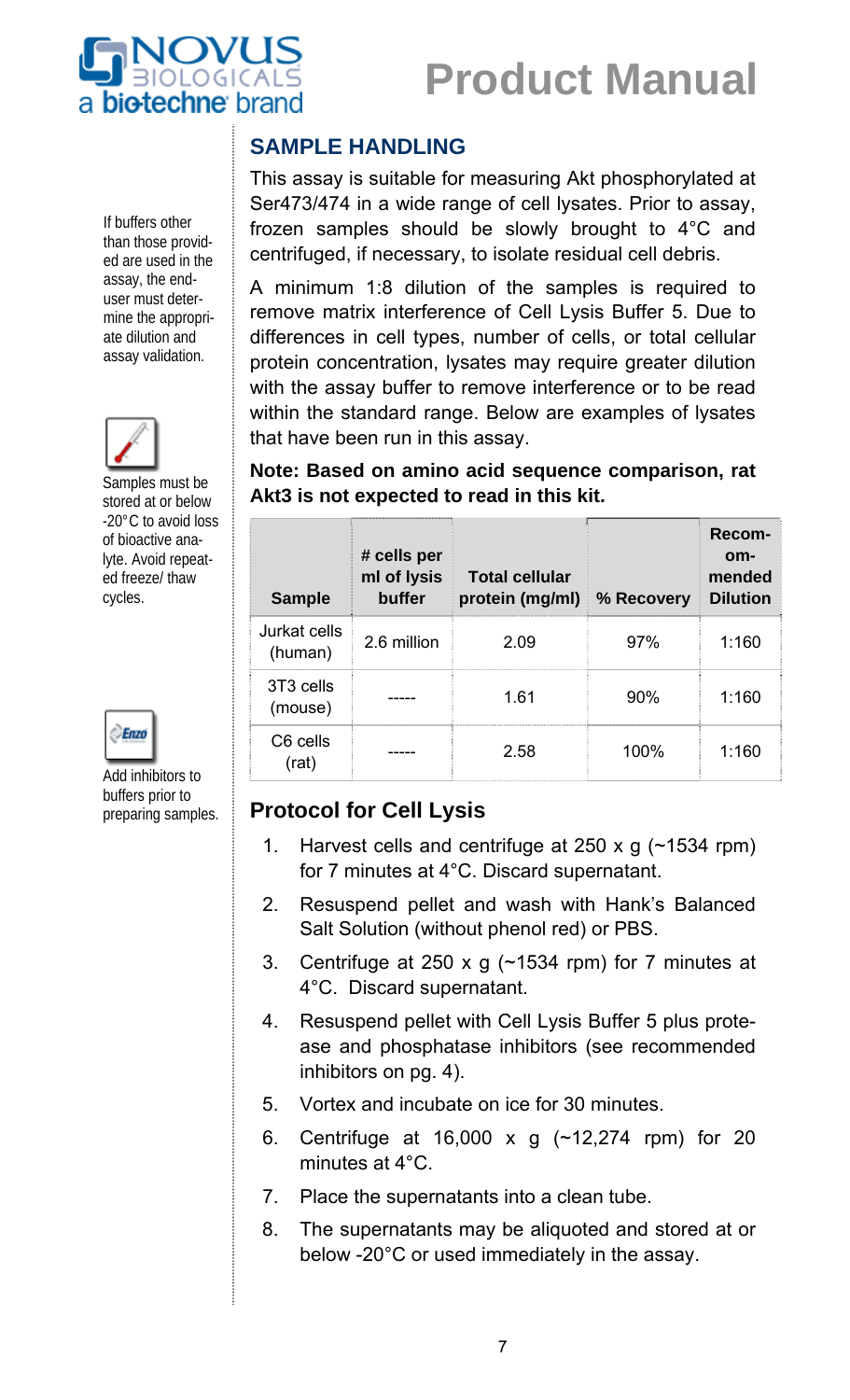

#### **ASSAY PROCEDURE**

Refer to the Assay Layout Sheet to determine the number of wells to be used.

Remove the wells not needed for the assay and return them, with the desiccant, to the mylar bag and seal. Store unused wells at 4°C.

- 1. Pipet 100µl of the assay buffer into the S0 (0 pg/ml standard) wells.
- 2. Pipet 100µl of Standards #1 through #6 to the bottoms of the appropriate wells.
- 3. Pipet 100µl of the samples to the bottoms of the appropriate wells.
- 4. Seal the plate. Incubate for 1 hour shaking\* at room temperature.
- 5. Empty the contents of the wells and wash by adding 400µl of wash buffer to every well. Repeat 4 more times for a total of 5 washes. After the final wash, empty or aspirate the wells and firmly tap the plate on a lint free paper towel to remove any remaining wash buffer.
- 6. Pipet 100µl of yellow antibody into each well except the blank.
- 7. Seal the plate. Incubate for 1 hour shaking\* at room temperature.
- 8. Wash as above (Step 5).
- 9. Add 100µl of blue conjugate to each well except the blank.
- 10. Seal the plate. Incubate for 30 minutes on a plate shaker (~500 rpm) at room temperature.
- 11. Wash as above (Step 5).
- 12. Pipet 100µl of substrate solution into each well.
- 13. Incubate for 30 minutes shaking\* at room temperature.
- 14. Pipet 100µl of stop solution into each well.
- 15. After blanking the plate reader against the substrate blank, read optical density at 450 nm. If plate reader is not capable of adjusting for the blank, manually subtract the mean OD of the substrate blank from all readings.

\*Shaking is preferably carried out on a suitable plate or orbital shaker set at a speed to ensure adequate mixing of the contents of the wells. The optimal speed for each shaker will vary and may range from 120-700 rpm.

Bring all reagents to room temperature for at least 30 minutes prior to opening.

All standards, controls and samples should be run in duplicate.

Pre-rinse each pipet tip with reagent. Use fresh pipet tips for each sample, standard, and reagent.

Pipet the reagents to the sides of the wells to avoid possible contamination.

Prior to the addition of the antibody, conjugate and substrate, ensure there is no residual wash buffer in the wells. Remaining wash buffer may cause variation in assay results.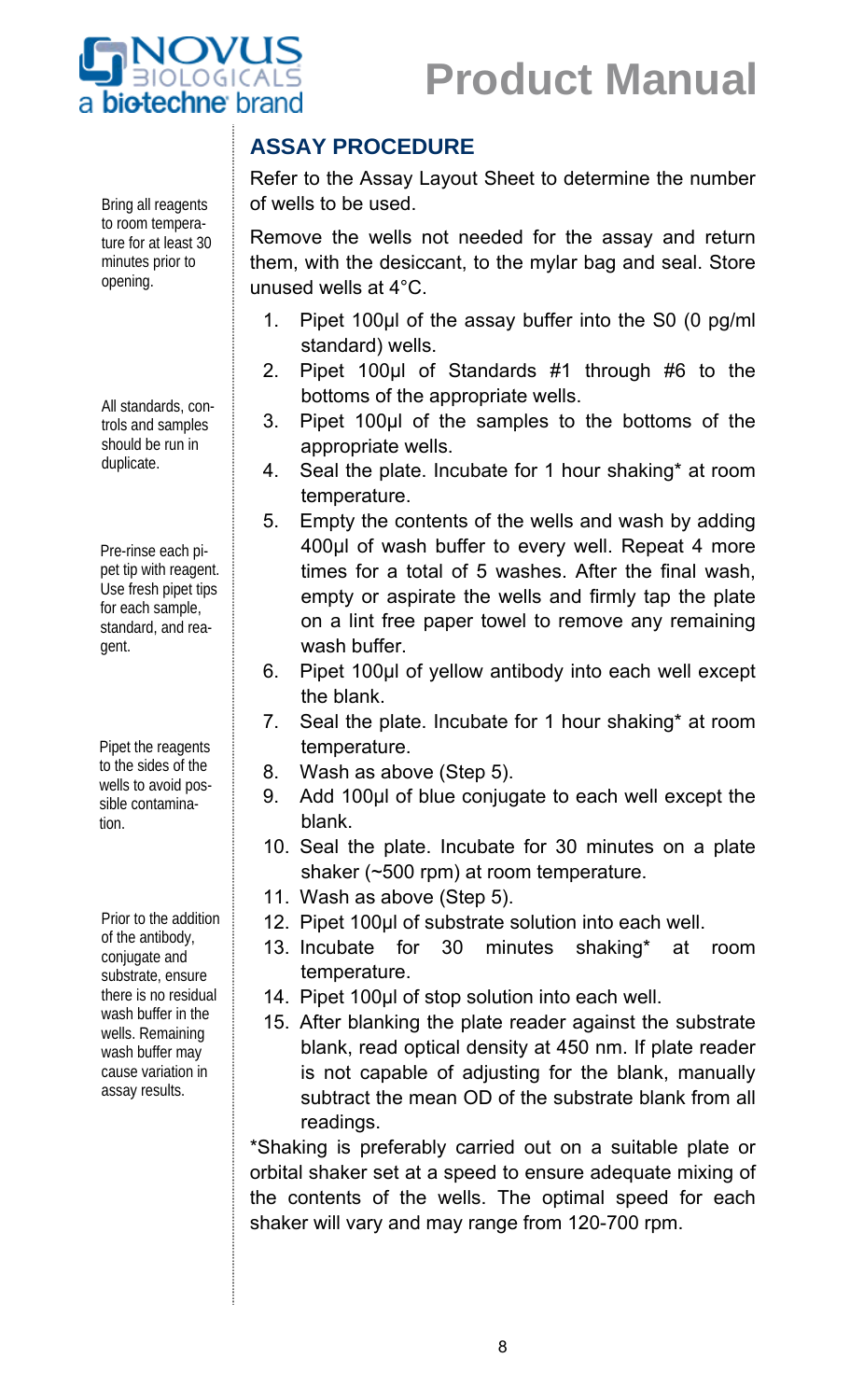



Make sure to multiply sample concentrations by the dilution factor used during sample preparation.

#### **CALCULATION OF RESULTS**

Several options are available for the calculation of the concentration of Akt1, 2 (phospho-Ser473/474) in the samples. We recommend that the data be handled by an immunoassay software package utilizing a 4-parameter logistic curve fitting program. If data reduction software is not readily available, the concentrations can be calculated as follows:

1. Calculate the average Net OD for each standard and sample by subtracting the average blank OD from the average OD for each standard and sample.

#### **Average Net OD = Average OD - Average Blank OD**

2. Using linear graph paper, plot the average Net OD for each standard versus Akt1 (phospho-Ser473) concentration in each standard. Approximate a straight line through the points. The concentration of the unknowns can be determined by interpolation.

Samples with concentrations outside of the standard curve range will need to be re-analyzed using a different dilution.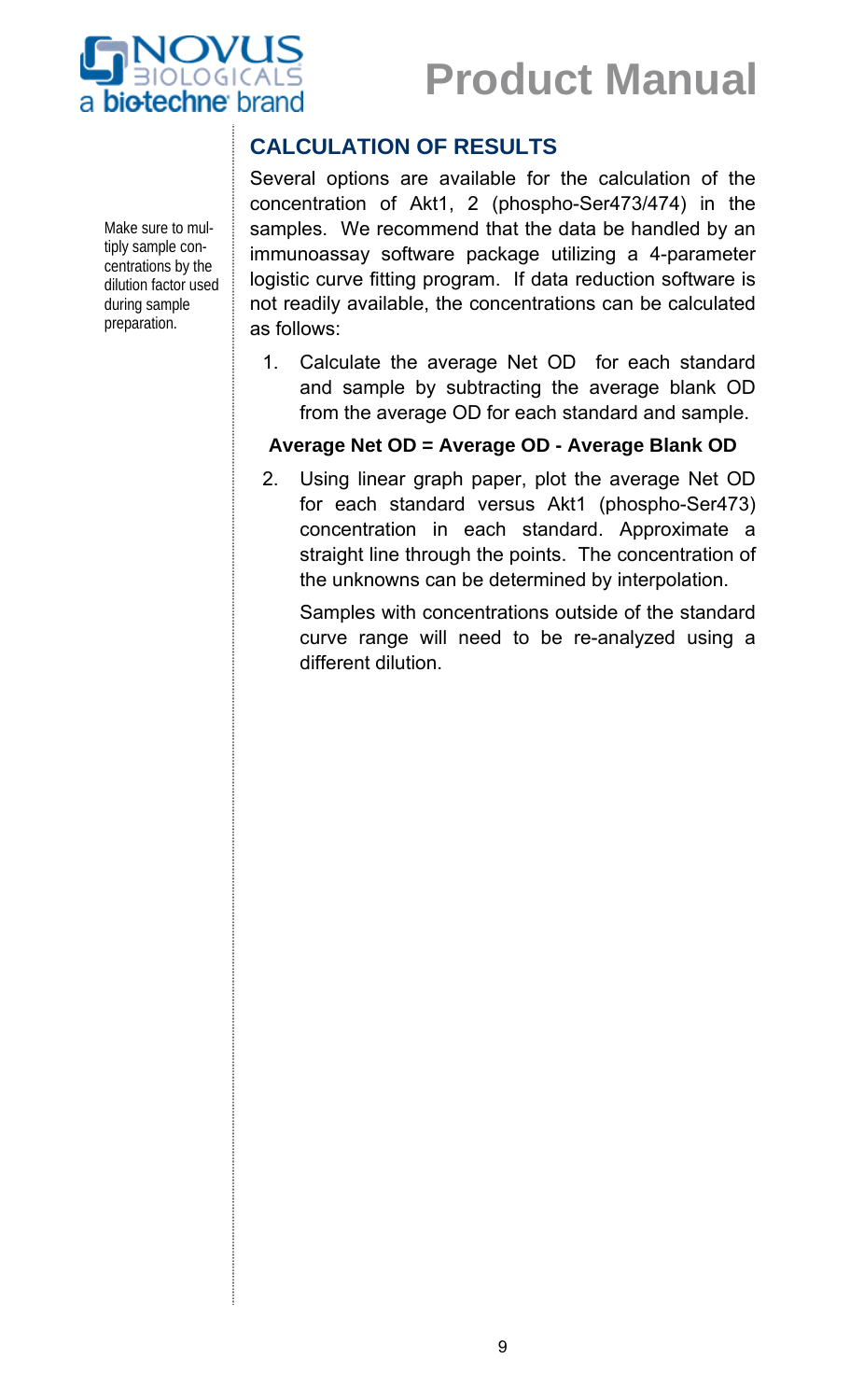

### **TYPICAL RESULTS**

The results shown below are for illustration only and should not be used to calculate results from another assay.

| <b>Sample</b>  | <b>Net OD</b> | Akt1 (phospho-<br>Ser473) (pg/ml) |
|----------------|---------------|-----------------------------------|
| S <sub>0</sub> | 0.069         | N                                 |
| S <sub>1</sub> | 1.660         | 560                               |
| S <sub>2</sub> | 0.836         | 280                               |
| S <sub>3</sub> | 0.429         | 140                               |
| S <sub>4</sub> | 0.237         | 70                                |
| S <sub>5</sub> | 0.149         | 35                                |
| S <sub>6</sub> | 0.102         | 17.5                              |
| Unknown 1      | 0.576         | 193.4                             |
| Unknown 2      | 0.113         | 31.3                              |

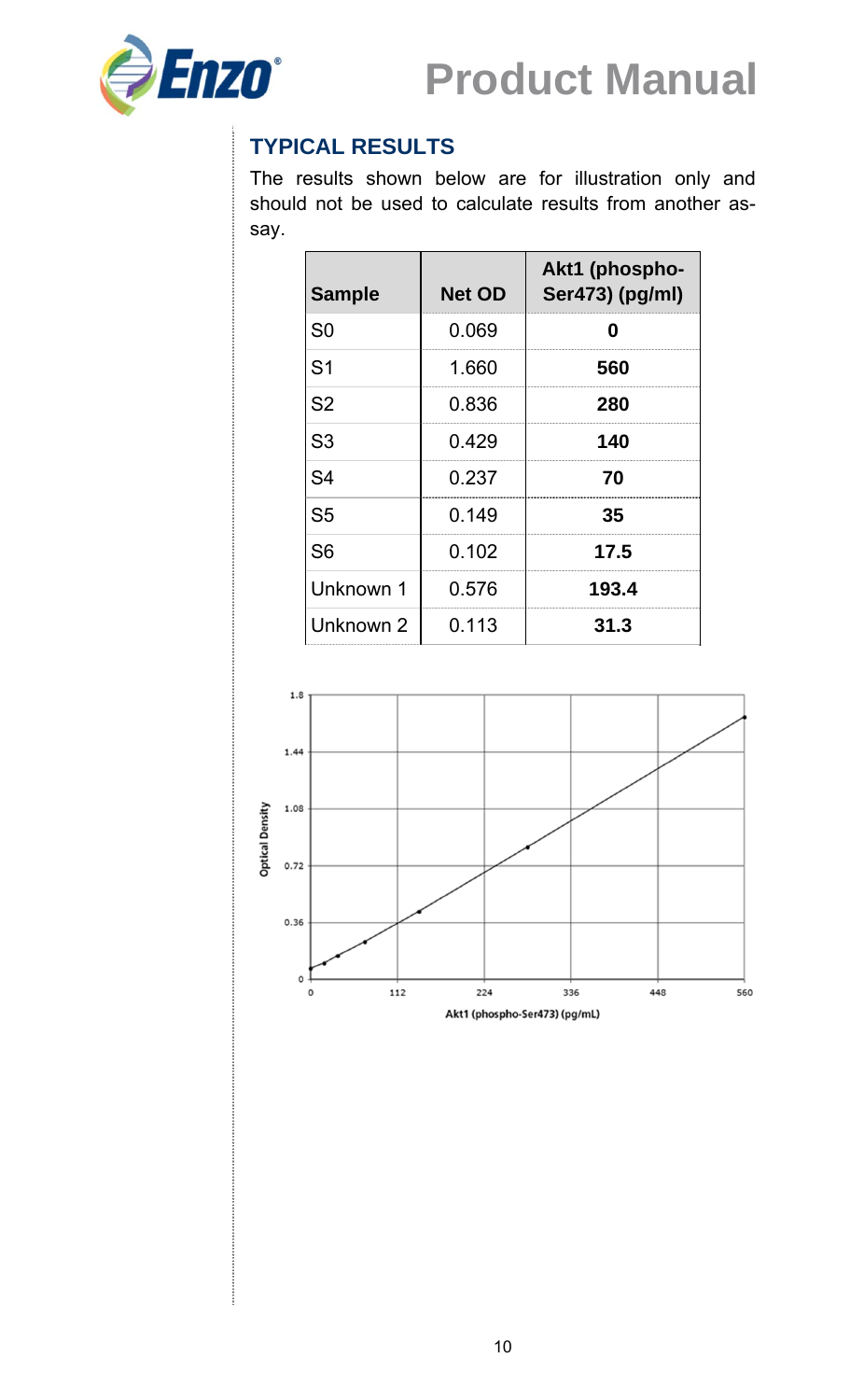

#### **PERFORMANCE CHARACTERISTICS**

#### **Specificity**

The cross reactivities for a number of related compounds were determined by diluting cross reactants in the assay buffer at several concentrations. These samples were then measured in the assay.

| <b>Compound</b>        | <b>Cross Reactivity</b> |
|------------------------|-------------------------|
| <b>Inactive Akt1</b>   | 0.05%                   |
| Inactive Akt3          | $< 0.03\%$              |
| $p38\alpha$ , inactive | 0.17%                   |
| ERK1, inactive         | $< 0.03\%$              |
| ERK2, inactive         | $< 0.03\%$              |
| JNK1, inactive         | $< 0.03\%$              |

Akt1 and Akt2 have been shown to cross react at ≥100%, while Akt3 has demonstrated lower levels of cross reactivity in the assay. Rat Akt3 is not expected to react in the assay at all due to poor sequence homology. The percent cross reactivity calculation is relative to the Akt1 (phospho-Ser473) standard used in the assay. The percent cross reactivity varies depending on the percent phosphorylation and protein concentration of the cross reactant used and has been shown to vary between vendors as well as between lots from the same vendor.

#### **Stimulation Experiments**

This experiment was adapted from a protocol outlined in reference 13. Human Jurkat cells (2.08 x 10 $^6$ ) were treated with increasing concentrations of LY294002, a cell permeable inhibitor of PI3-Kinase, for 20 minutes at 37°C, followed by treatment with 100ng/ml IGF-1, an inducer of Akt phosphorylation, for 30 minutes at 37°C. Cells were washed 3 times in HBSS and lysed in Cell Lysis Buffer 5 treated with inhibitors. Total cellular protein for each sample was determined using a BCA protein assay. Approximately 30µg of total cellular protein or 5ng of recombinant phospho Akt1 (phospho-Ser473) was run on an 8-16% Tris-glycine gradient gel. Proteins were then transferred to a nitrocellulose membrane and probed with antibodies against total Akt and Akt1, 2 (phospho-Ser473/474). The same lysates were also diluted in the assay buffer and run in this kit, as well as a kit specific for total Akt, independent of phosphorylation.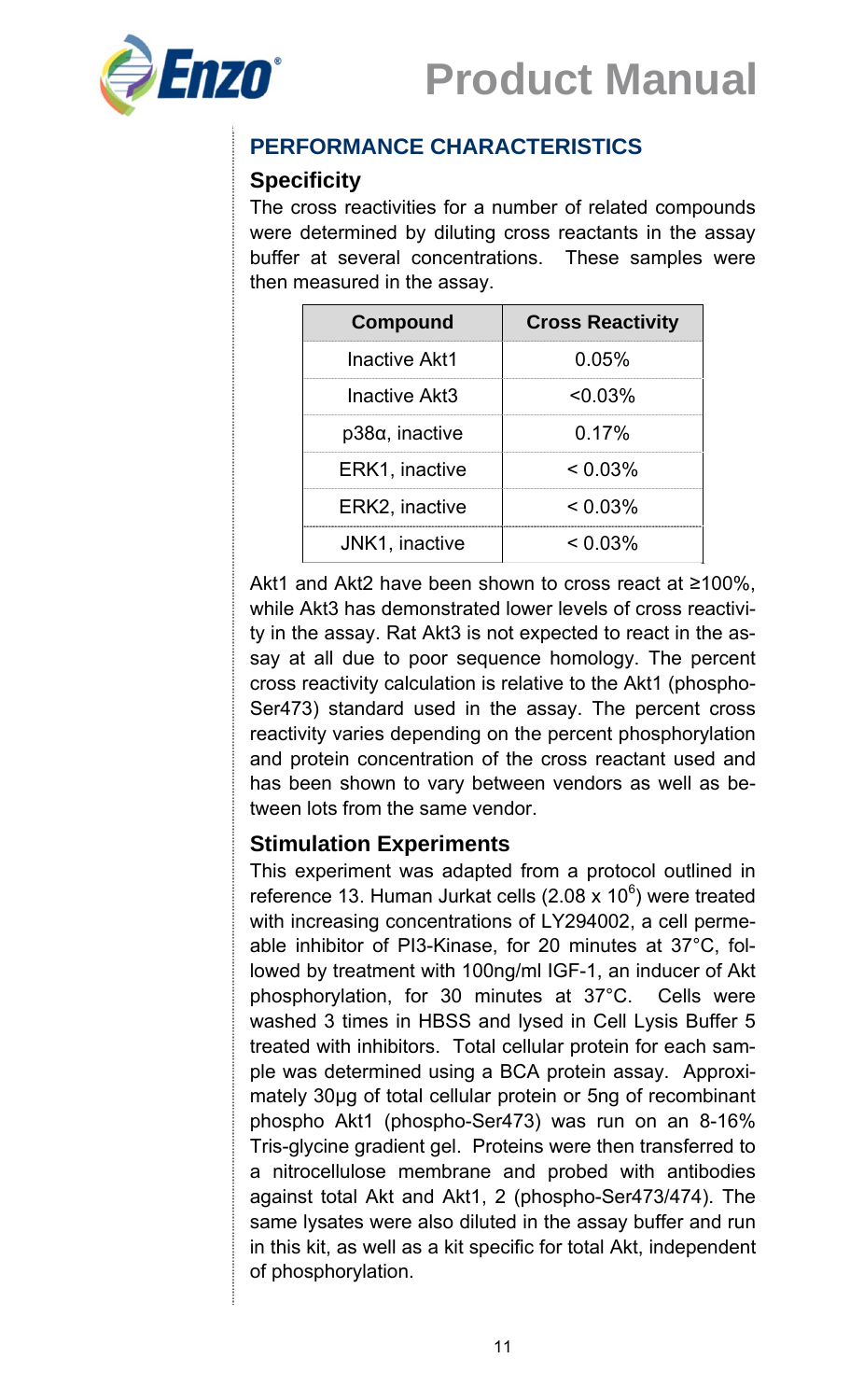



This experiment was adapted from a protocol outlined in reference 2. Mouse 3T3 cells were grown to 75% confluence. The cells were serum starved overnight, then treated with or without 100µg/ml PDGF, an inducer of Akt phosphorylation, at 37°C for 12 minutes. Cells were washed 3 times in HBSS and lysed in Cell Lysis Buffer 5 treated with inhibitors. Total cellular protein for each sample was determined using a BCA protein assay. Approximately 30µg of total cellular protein or 5ng of recombinant Akt1 (phospho-Ser473) was run on an 8-16% Tris-glycine gradient gel. Proteins were then transferred to a nitrocellulose membrane and probed with antibodies against total Akt and Akt1, 2 (phospho-Ser473/474). The same lysates were also diluted in the assay buffer and run in this kit, as well as a kit specific for total Akt, independent of phosphorylation.

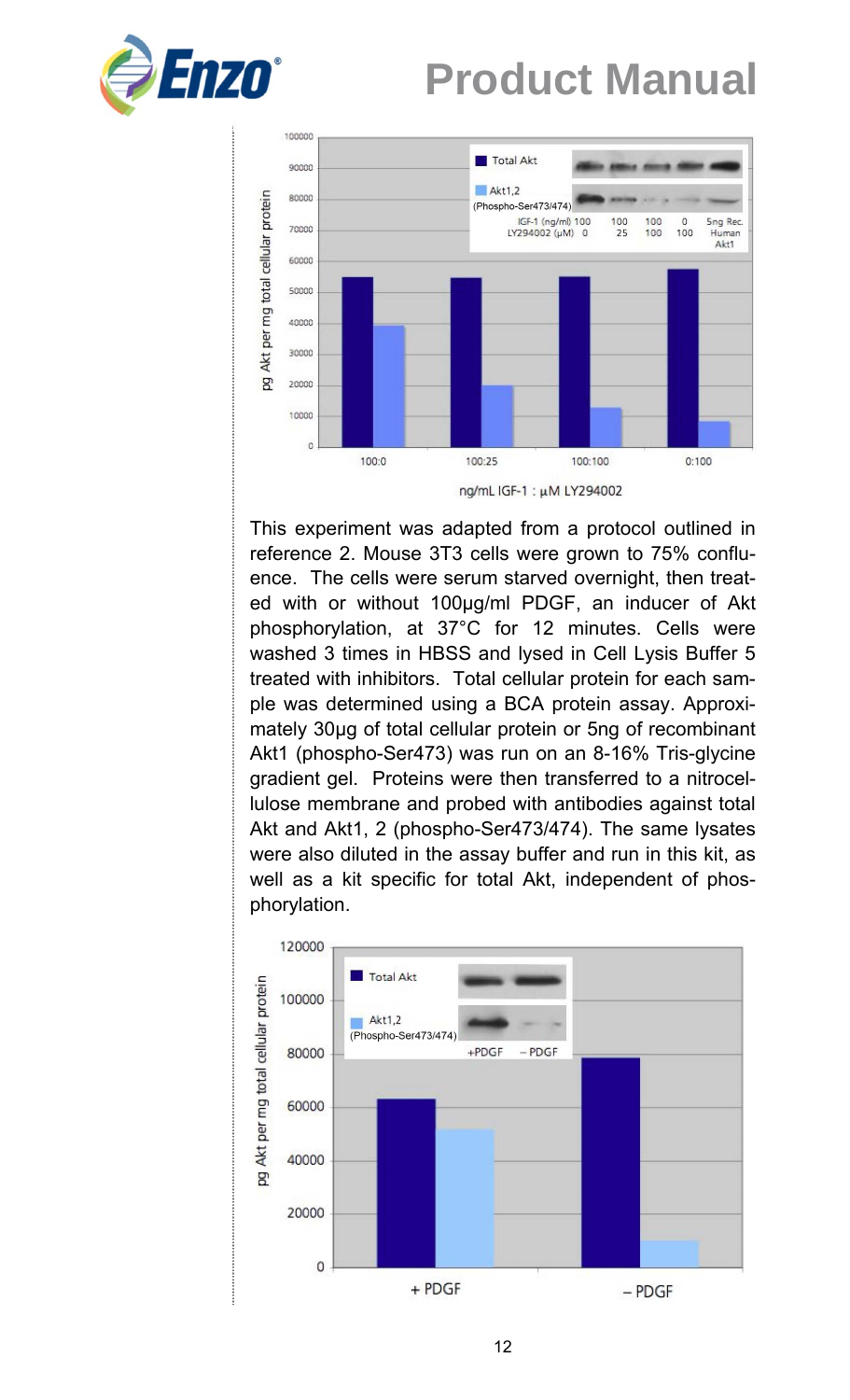

Rat C6 cells were grown to 90% confluence. They were treated with or without 25ng/ml Calyculin A, an inducer of Akt phosphorylation, at 37°C for 30 minutes. Cells were washed 3 times in HBSS and lysed in Cell Lysis Buffer 5 treated with inhibitors. Total cellular protein for each sample was determined using a BCA protein assay. Approximately 30µg of total cellular protein or 5ng of recombinant Akt1 (phospho-Ser473) was run on an 8-16% Tris-glycine gradient gel. Proteins were then transferred to a nitrocellulose membrane and probed with antibodies against total Akt and Akt1, 2 (phospho-Ser473/474). The same lysates were also diluted in the assay buffer and run in this kit, as well as a kit specific for total Akt, independent of phosphorylation.



### **Sensitivity**

Sensitivity was calculated as the ratio of the mean OD plus 2 standard deviations of twenty-four replicates of the 0 pg/ml standard to the mean of twenty-four replicates of the lowest standard, multiplied by the concentration of that standard (17.5pg/ml). This value was determined to be 5.55pg/ml.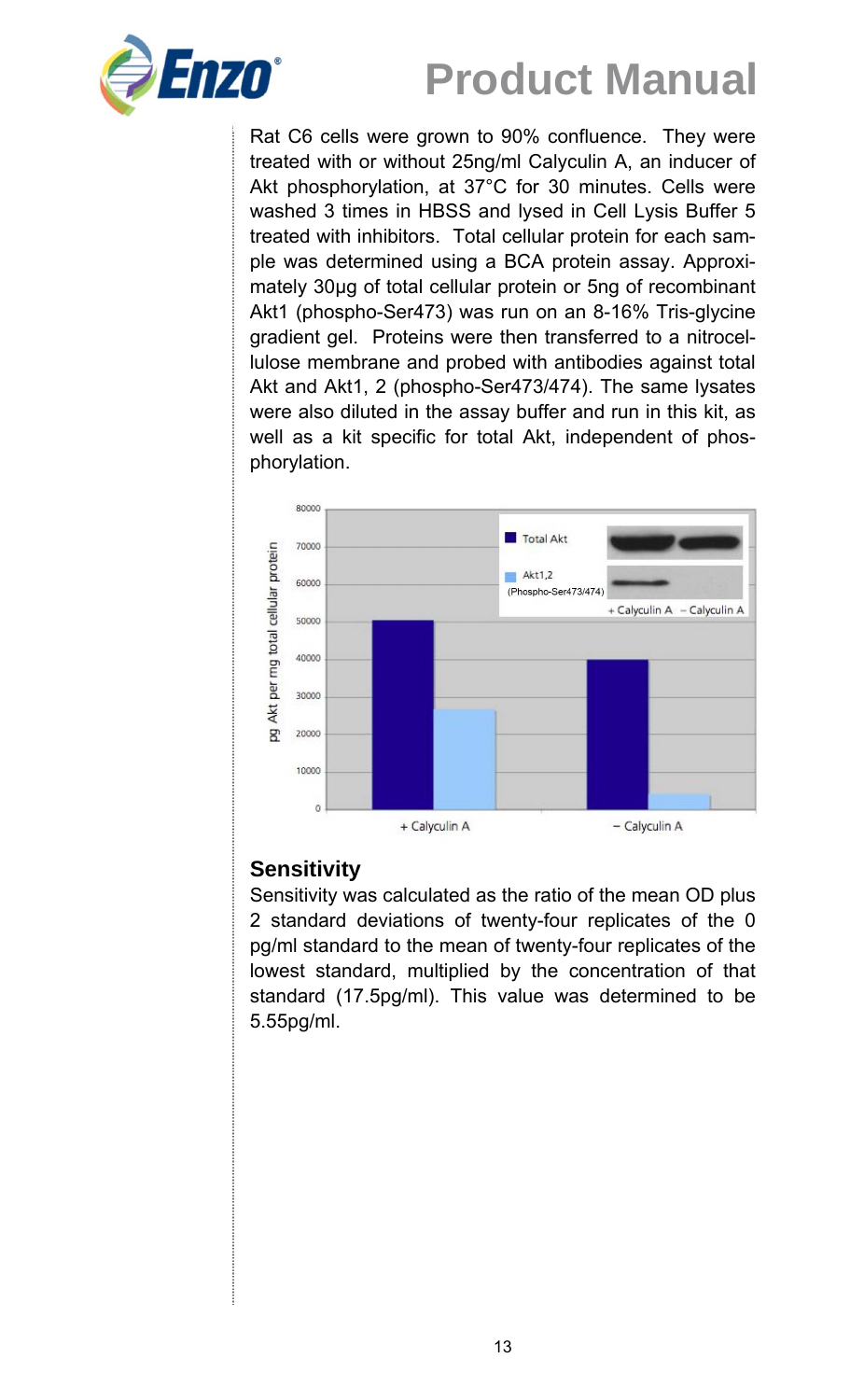

### **Linearity**

A buffer sample containing Akt1 (phospho-Ser473) was serially diluted 1:2 in assay buffer and measured in the assay. The results are shown in the table below.

| <b>Dilution</b> | <b>Expected</b><br>(pg/ml) | Observed (pg/ml) | <b>Recovery</b><br>(%) |
|-----------------|----------------------------|------------------|------------------------|
| <b>Neat</b>     |                            | 455.5 pg/ml      |                        |
| 1:2             | 227.8 pg/ml                | 227.3 pg/ml      | 99.8 %                 |
| 1:4             | 113.9 pg/ml                | 116.6 pg/ml      | 102.4%                 |
| 1:8             | 56.9 pg/ml                 | 58.2 pg/ml       | 102.3 %                |
| 1:16            | 28.5 pg/ml                 | $32.4$ pg/ml     | 113.7 %                |
| 1:32            | 14.2 $pg/ml$               | 18.5 pg/ml       | 130.3 %                |

### **Precision**

**Intra-assay precision** was determined by assaying 20 replicates of three buffer controls containing Akt1 (phospho-Ser473) in a single assay.

| pg/ml | %CV  |
|-------|------|
| 18    | 15.9 |
| 46    | 9.7  |
| 181   | 2.5  |

**Inter-assay precision** was determined by measuring buffer controls of varying Akt1 (phospho-Ser473) concentrations in multiple assays over several days.

| pg/ml | %CV  |
|-------|------|
| 25    | 15.4 |
| 48    | 10.5 |
| 185   | 3.3  |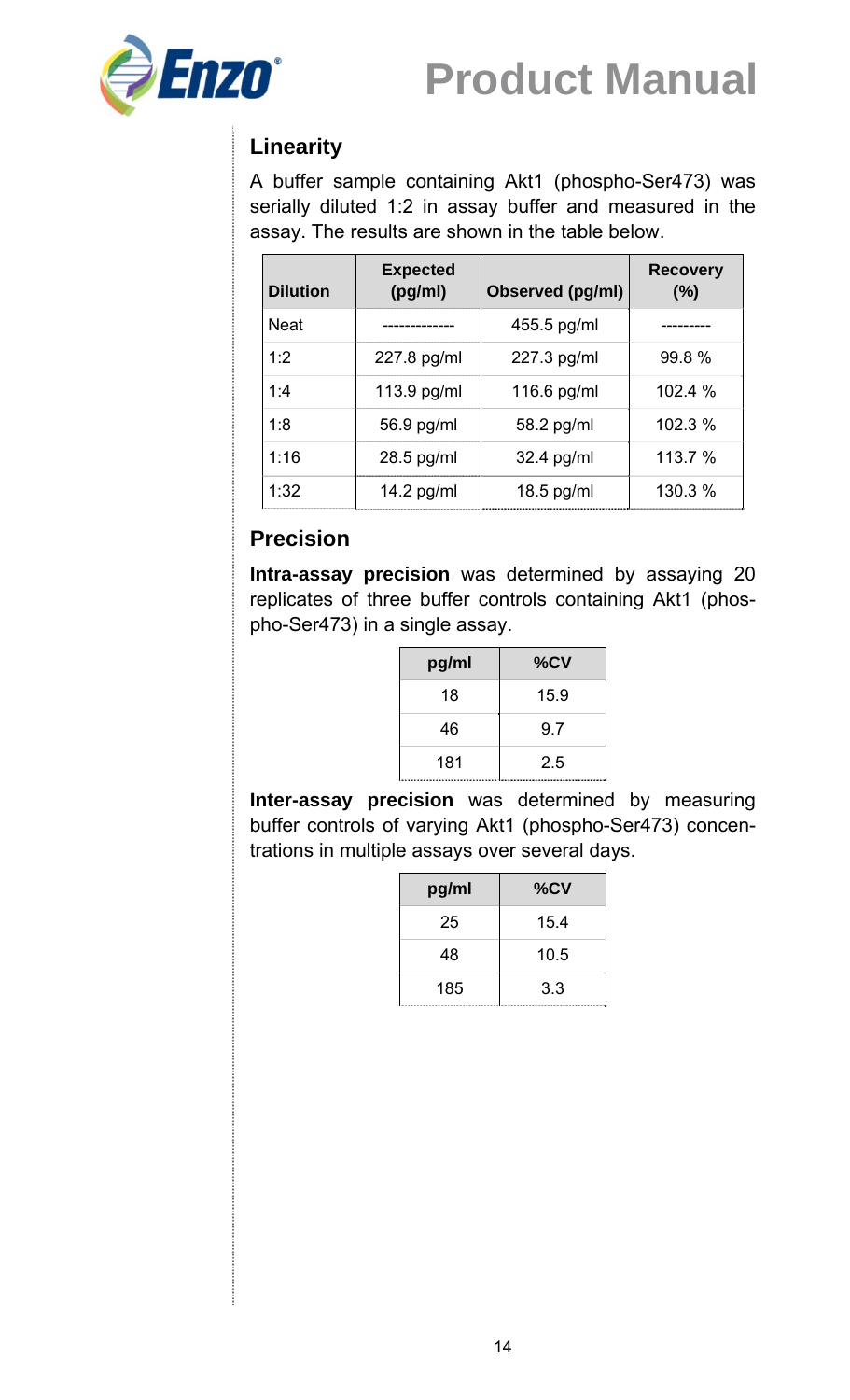

#### **REFERENCES**

- 1. Fayard, E., et al. (2005) J Cell Sci. 118, 5675-5678.
- 2. Franke, T.F., et al. (1995) Cell 81, 727-736.
- 3. Franke, T.F., et al. (1997) Science 275, 665-667.
- 4. Sarbassov, D.D., et al. (2005) Science 307, 1098- 1101.
- 5. Staal, S.P. (1987) Proc Nat Acad Sci. 84, 5034- 5037.
- 6. Granville, C.A., et al. (2006) Clin Cancer Res. 12, 679-689.
- 7. Datta, S.R., et al. (1997) Cell 91, 231-241.
- 8. Ogawara, Y., et al. (2002) J Biol Chem. 277, 21843- 21850.
- 9. Diehl, J.A., et al. (1998) Genes Dev. 12, 3499-3511.
- 10. Gesbert, F., et al. (2000) J Biol Chem. 275, 39223- 39230.
- 11. Zhou, B.P., et al. (2001) Nat Cell Biol. 3, 245-252.
- 12. Chen, J., et al. (2005) Nat Med. 11, 1188-1196.
- 13. Walsh, P., et al. (2002) Immunology 4, 461-471.